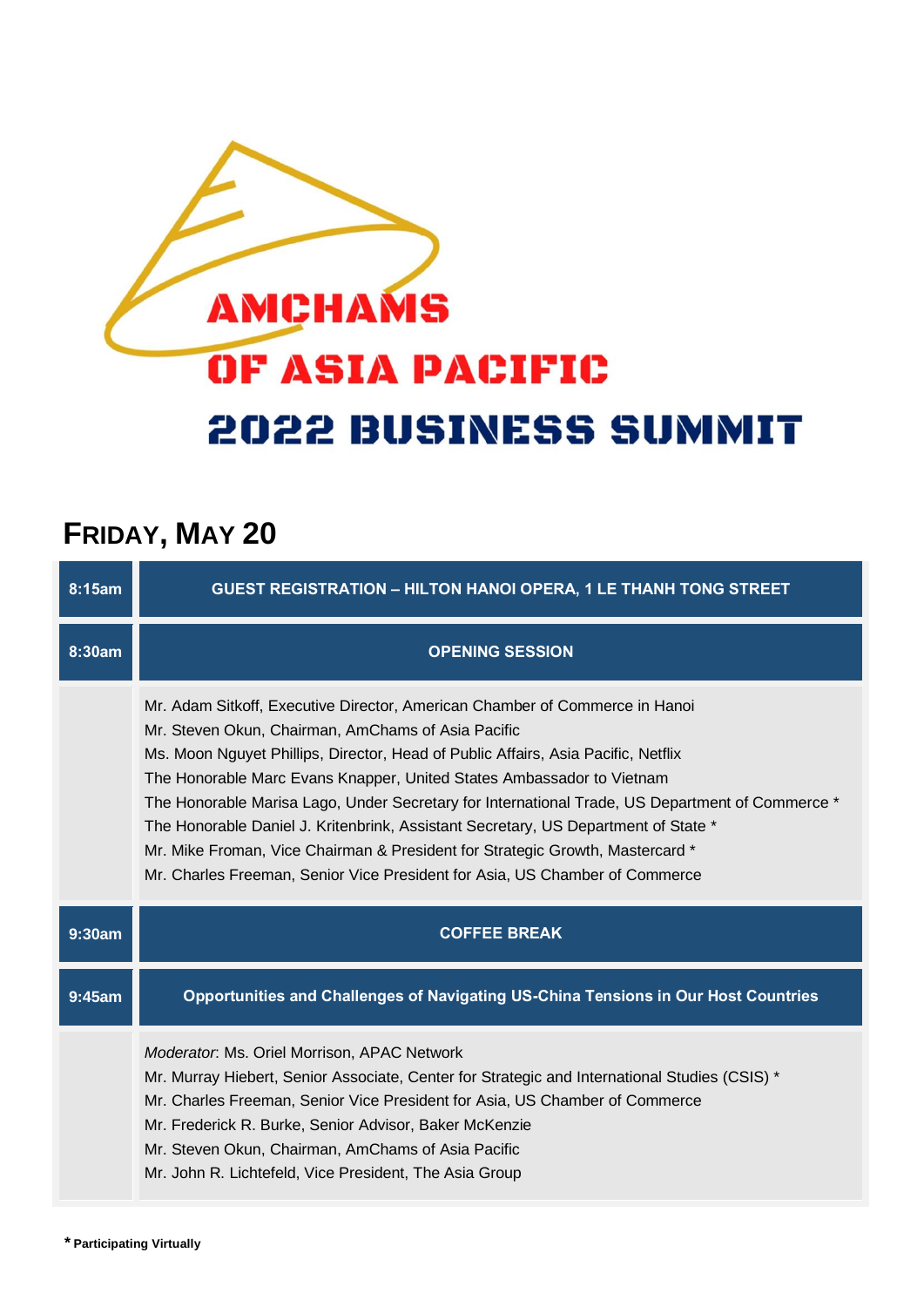| 10:35am | Addressing Infrastructure Development, Energy Transition and Climate Change Mitigation                                                                                                                                                                                                                                                                                                                                                                                                                                                                                                 |
|---------|----------------------------------------------------------------------------------------------------------------------------------------------------------------------------------------------------------------------------------------------------------------------------------------------------------------------------------------------------------------------------------------------------------------------------------------------------------------------------------------------------------------------------------------------------------------------------------------|
|         | Moderator: Dr. Michael DiGregorio, Vietnam Country Representative, The Asia Foundation<br>The Honorable John Kerry, Special Presidential Envoy for Climate *<br>Ms. Laura Lane, EVP & Chief Corporate Affairs Officer, UPS, and APEC Business Advisory Council *<br>Dr. Ken Haig, Head, Energy & Environment Policy, Asia-Pacific & Japan, Amazon Web Services<br>Mr. James Meffen, Project Treasury and Finance Director, AES Corporation<br>Mr. Stefano Scuratti, Director, Southeast Asia, Asia Group Advisors<br>Mr. John Rockhold, International Director, Vietnam Rare Earth JSC |
| 11:20am | Fireside Chat: Sir Michael A. Arthur, President, Boeing International                                                                                                                                                                                                                                                                                                                                                                                                                                                                                                                  |
| 11:40am | Working in Partnership to Drive Innovation and Creativity                                                                                                                                                                                                                                                                                                                                                                                                                                                                                                                              |
|         | Moderator: Mr. Richard D. McClellan, Strategy & Policy Advisor, RMAC Advisory<br>Mr. Choo Hua Wee, Head of Government Relations in Asia-Pacific, HP Inc.<br>Ms. Dam Thi Hoang Lan, External Affairs Director, MSD Vietnam<br>Mr. Sarut Wittayarungruangsri, Head of Public Policy, Thailand-Laos-Cambodia, Netflix<br>Mr. Syed Mohammad Kamal, Country Manager for Bangladesh, Mastercard                                                                                                                                                                                              |
| 12:25pm | <b>NETWORKING LUNCHEON</b>                                                                                                                                                                                                                                                                                                                                                                                                                                                                                                                                                             |
|         |                                                                                                                                                                                                                                                                                                                                                                                                                                                                                                                                                                                        |
| 1:40pm  | Overview of the AmChams of Asia Pacific Doorknock in Washington                                                                                                                                                                                                                                                                                                                                                                                                                                                                                                                        |
| 1:50pm  | Time is of the Essence: Pathways to Enhance Fair and Resilient Trade                                                                                                                                                                                                                                                                                                                                                                                                                                                                                                                   |
|         | Moderator: Mr. Glenn van Zutphen, Founder and CEO, VanMedia Group<br>Mr. Steven Okun, Chairman, AmChams of Asia Pacific<br>Mr. Charles Freeman, Senior Vice President for Asia, US Chamber of Commerce<br>Ms. Lydia Ruddy, Special Advisor, Economic Research Institute for ASEAN and East Asia<br>Ms. Virginia Foote, President & CEO, Bay Global Strategies                                                                                                                                                                                                                          |
| 2:35pm  | Vietnam: A Partner for the Future: Nguyễn Minh Hằng, Assistant Minister of Foreign Affairs                                                                                                                                                                                                                                                                                                                                                                                                                                                                                             |
| 2:45pm  | Promoting American Exports and Market Access: Insights from US Commercial Service Officers                                                                                                                                                                                                                                                                                                                                                                                                                                                                                             |